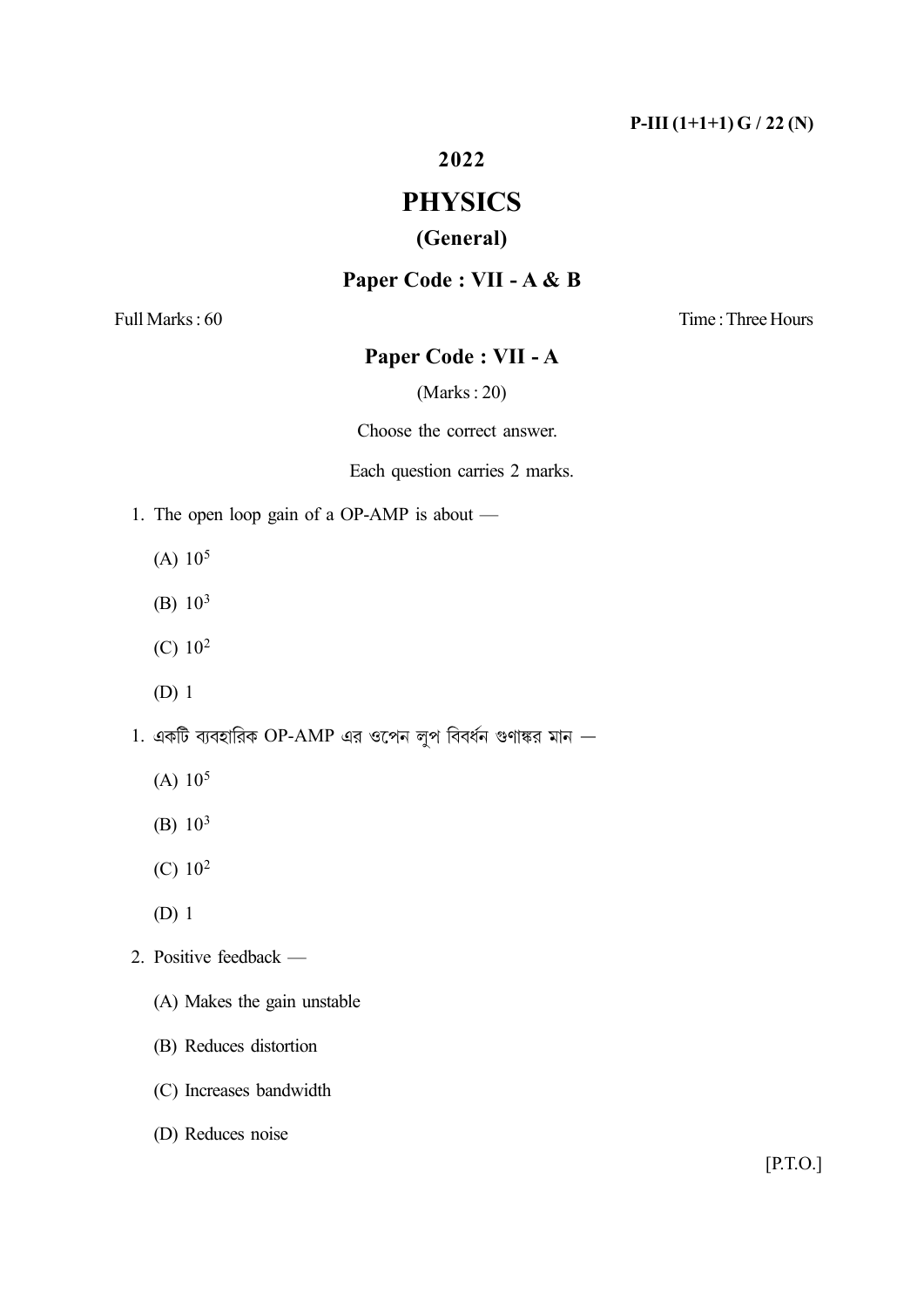- 2. ধনাত্মক ফিডব্যাক  $-$ 
	- (A) লাভকে অস্থির করে তোলে
	- (B) বিকৃতি হ্রাস করে
	- (C) ব্যান্ডউইথ বাড়ায়
	- (D) শব্দ কমায়
- 3. If the gate current is increased the forward breakover voltage of an SCR
	- (A) Increases
	- (B) Decreases
	- (C) Remains same
	- (D) None of these
- $3.$  গেট কারেন্ট বাড়ানো হলে একটি SCR এর ফরোয়ার্ড ব্রেকওভার ভোল্টেজ $-$ 
	- (A) বৃদ্ধি পায়
	- (B) হ্ৰাস পায়
	- (C) একই থাকে
	- (D)
- 4. In TV system to carry visual signal we use
	- (A) AM only
	- (B) FM only
	- (C) PM only
	- (D) both AM and FM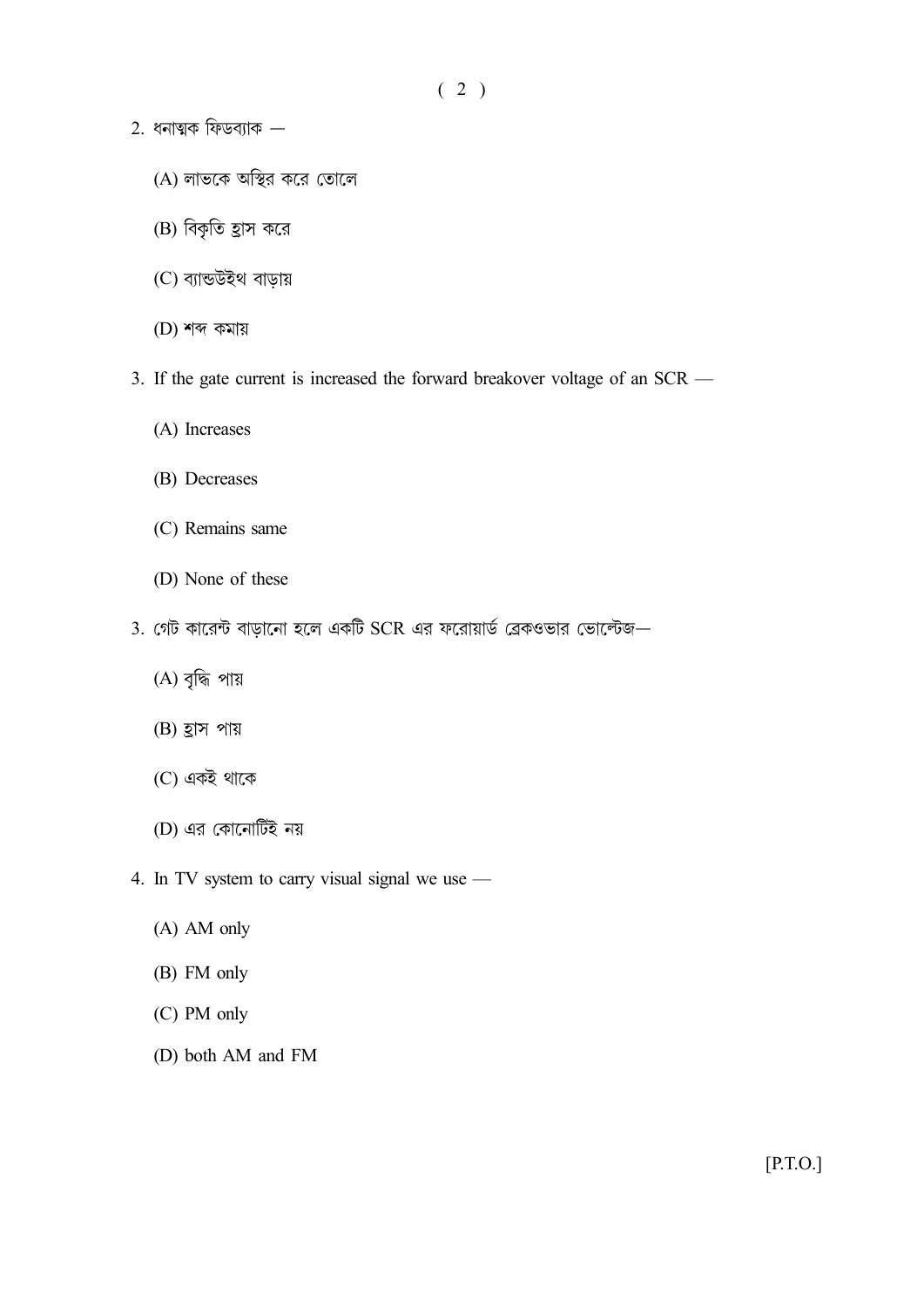- $4.$  টিভি সিস্টেমে ভিজ্যয়াল সিগন্যাল বহন করার জন্য আমরা ব্যবহার করি  $-$ 
	- (A) AM
	- (B) FM
	- (C) PM
	- $(D)$  AM এবং FM উভয়ই
- 5. Compared to a coaxial cable, which one of the following is not true for optical fibres
	- (A) Small in size
	- (B) Light weight
	- (C) Small bending radius
	- (D) Small band width of signal
- $5.$  সমঅক্ষীয় তারের তুলনায় যা অপটিক্যাল ফাইবারের জন্য সত্য নয়
	- (A)
	- (B)
	- (C) ছোটো বাঁকানো ব্যাসাৰ্ধ
	- (D)
- 6. In computer terminology 1 K byte is equal to  $-$ 
	- $(A)$  10<sup>3</sup> byte
	- (B)  $2^{10}$  byte
	- $(C)$  2<sup>8</sup> byte
	- (D)  $2^{16}$  byte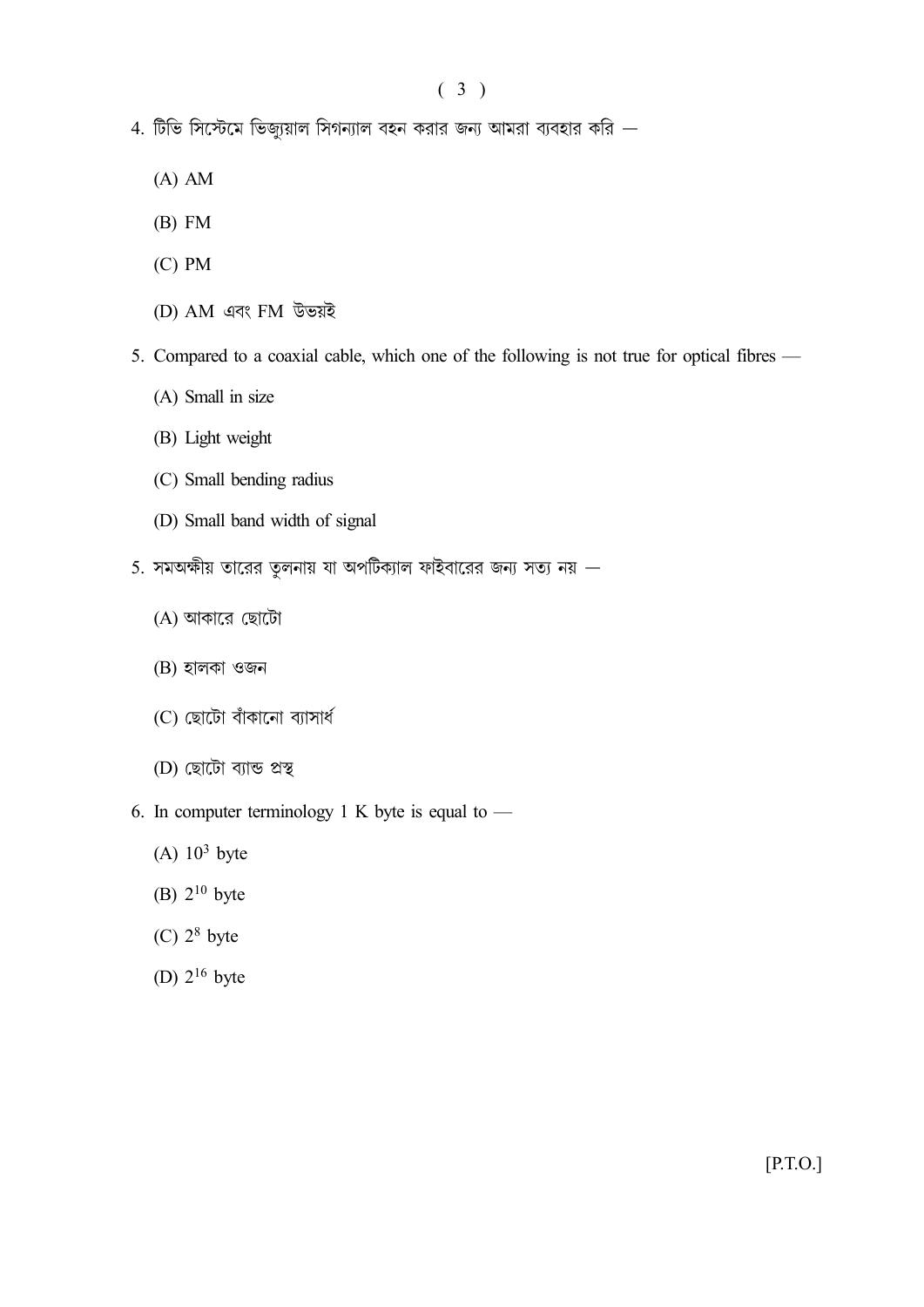- $6.$  কম্পিউটারের পরিভাষায়  $1$  কিলো বাইট সমান  $-$ 
	- $(A)$  10<sup>3</sup> byte
	- (B)  $2^{10}$  byte
	- $(C)$  2<sup>8</sup> byte
	- (D)  $2^{16}$  byte
- 7. The phenomenon responsible for light propagation through optical fibre is
	- (A) Total internal reflection
	- (B) Refraction
	- (C) Diffraction
	- (D) Rectilinear propagation
- $7.$  অপটিক্যাল ফাইবারের মাধ্যমে আলোর বিস্তারের জন্য দায়ী ঘটনাটি
	- (A) মোট অভ্যন্তরীণ প্রতিফলন
	- (B) প্রতিসরণ
	- $(C)$  বিবর্তন
	- (D)
- 8. Which of the following is an invalid state of a BCD decade counter ?
	- (A) 0010
	- (B) 0101
	- (C) 1000
	- (D) 1100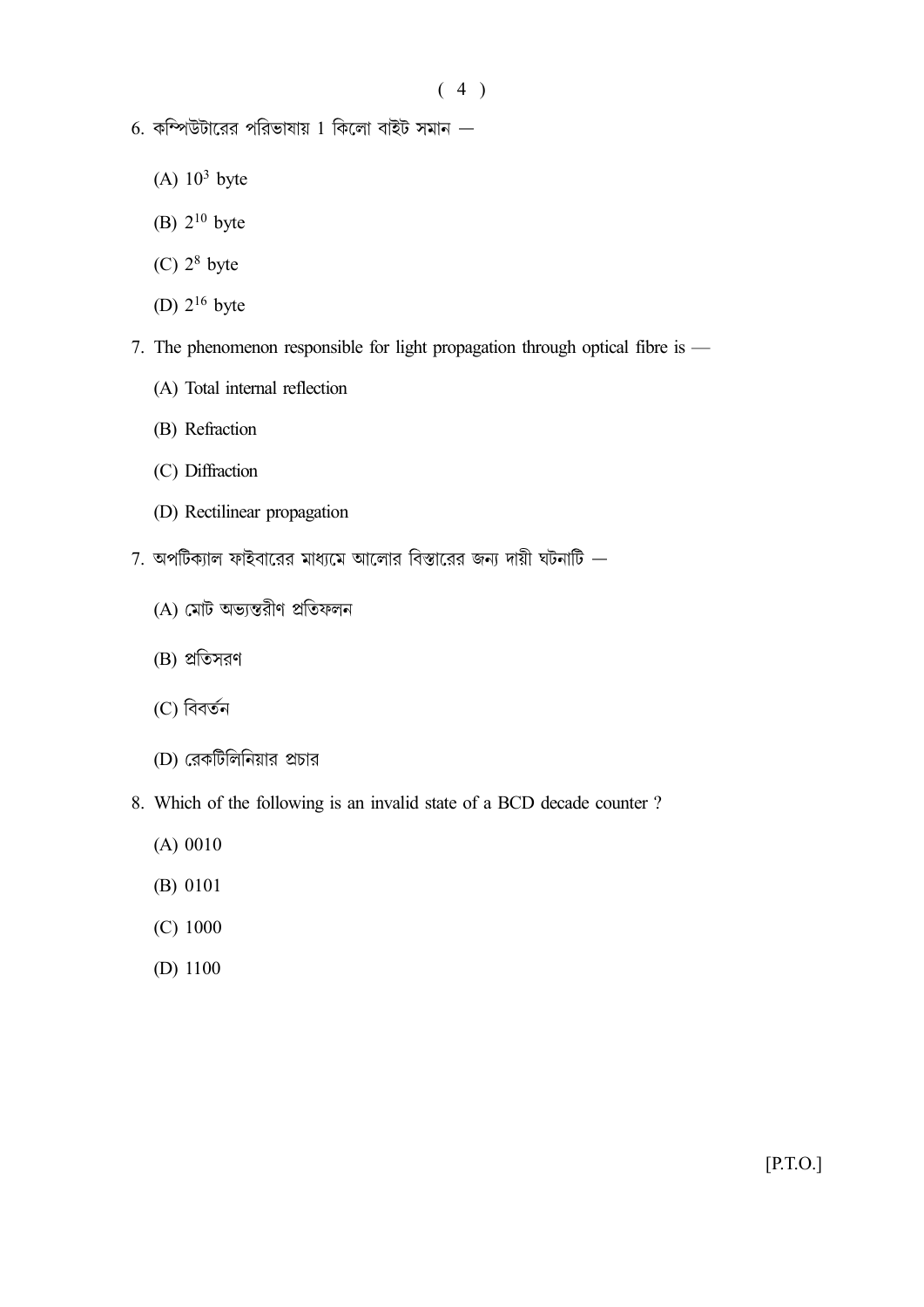- 8. নিচের কোনটি BCD দশক কাউন্টারের একটি অবৈধ অবস্থা?
	- (A) 0010
	- (B) 0101
	- (C) 1000
	- (D) 1100
- 9. Which of these can be used to measure the lowest pressure range in vacuum system ?
	- (A) Mcleod Gauge
	- (B) Pirani Gauge
	- (C) Penning Gauge
	- (D) All of the above
- 9. ভ্যাকুয়াম সিস্টেমে সর্বনিম্ন চাপ পরিসর পরিমাপের জন্য কোনটি ব্যবহার করা যেতে পারে?
	- (A) ম্যাক্লিওড গেজ
	- (B) পিরানি গেজ
	- (C) পেনিং গেজ
	- (D) উপরের সবগুলো
- 10. Which header file should be included in C-program for addition operations ?
	- (A) Conio.h
	- (B) Stdio.h
	- (C) Math.h
	- (D) None of the above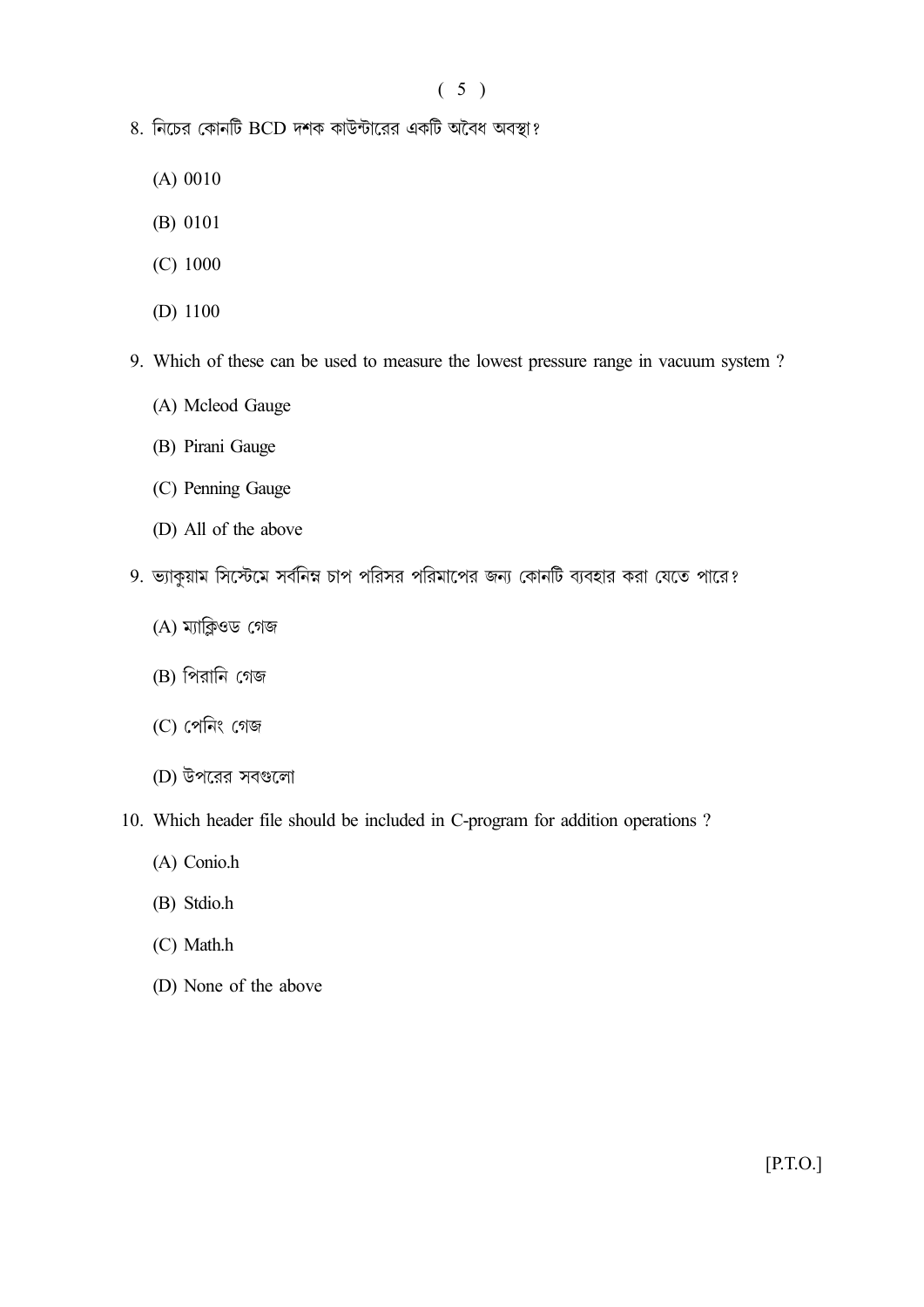$\mathcal{L}=\mathcal{L}^{\mathcal{L}}$ 

- 10. সংযোজন ক্রিয়াকলাপের জন্য সি-প্রোগ্রামে কোন হেডার ফাইল অন্তর্ভুক্ত করা উচিত ?
	- (A) Conio.h
	- (B) Stdio.h
	- (C) Math.h
	- (D)

[P.T.O.]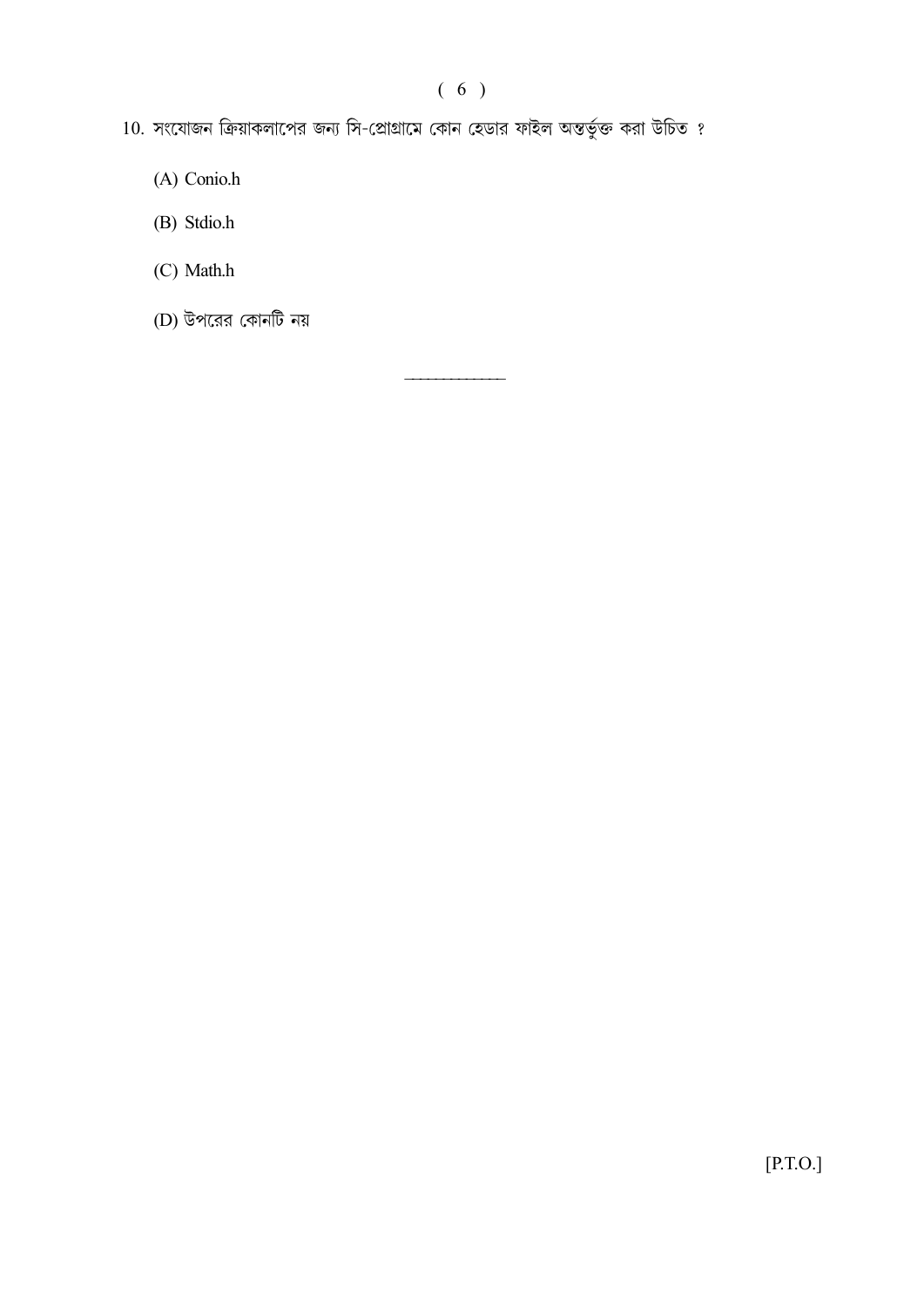# ( 7 )

# Paper Code : VII - B

(Marks : 40)

The figures in the margin indicate full marks. Candidates are required to give their answers in their own words as far as practicable.

Answer *four* questions, taking at least *one* question from each group.

### Group A

### (Electronics - II)

|                | (Machine and Energy Sources) |                                                                                                      |                |  |  |
|----------------|------------------------------|------------------------------------------------------------------------------------------------------|----------------|--|--|
| <b>Group B</b> |                              |                                                                                                      |                |  |  |
|                |                              | (iii) forward current rating of an SCR.                                                              | $1+1+1+1$      |  |  |
|                |                              | (ii) holding current and                                                                             |                |  |  |
|                |                              | (i) breakover voltage                                                                                |                |  |  |
|                |                              | (c) What is silicon controlled rectifier (SCR) ? Define                                              |                |  |  |
|                |                              | (b) Draw the circuit diagram of an active low pass filter.                                           | 2              |  |  |
|                |                              | 3. (a) What is encoder ? Explain with necessary logic circuit the working of a BCD encoder.          | $1+3$          |  |  |
|                |                              | (c) Discuss how a transistor is used as a switch.                                                    | $\overline{2}$ |  |  |
|                |                              | (b) What is demultiplexure ? Explain its operation.                                                  | 3              |  |  |
|                |                              | 2. (a) What do you mean by sequential circuit ? Explain the working principle of decade<br>counters. | $2 + 3$        |  |  |
|                |                              | (c) How is an OP-AMP circuit used for integration and adding operations?                             | $2 + 2$        |  |  |
|                |                              | (b) Determine what condition must be satisfied to have self-sustained oscillation.                   | 3              |  |  |
|                |                              | 1. (a) What are the important charactertics of an oscillator?                                        | 3              |  |  |

|  | 4. (a) What are the factors on which the efficiency of a vaccum pump depends? Explain the<br>effect of these factors. |                |
|--|-----------------------------------------------------------------------------------------------------------------------|----------------|
|  | (b) Discuss briefly the construction and principle of operation of a Mcleod gauge.                                    | $\overline{5}$ |

[P.T.O.]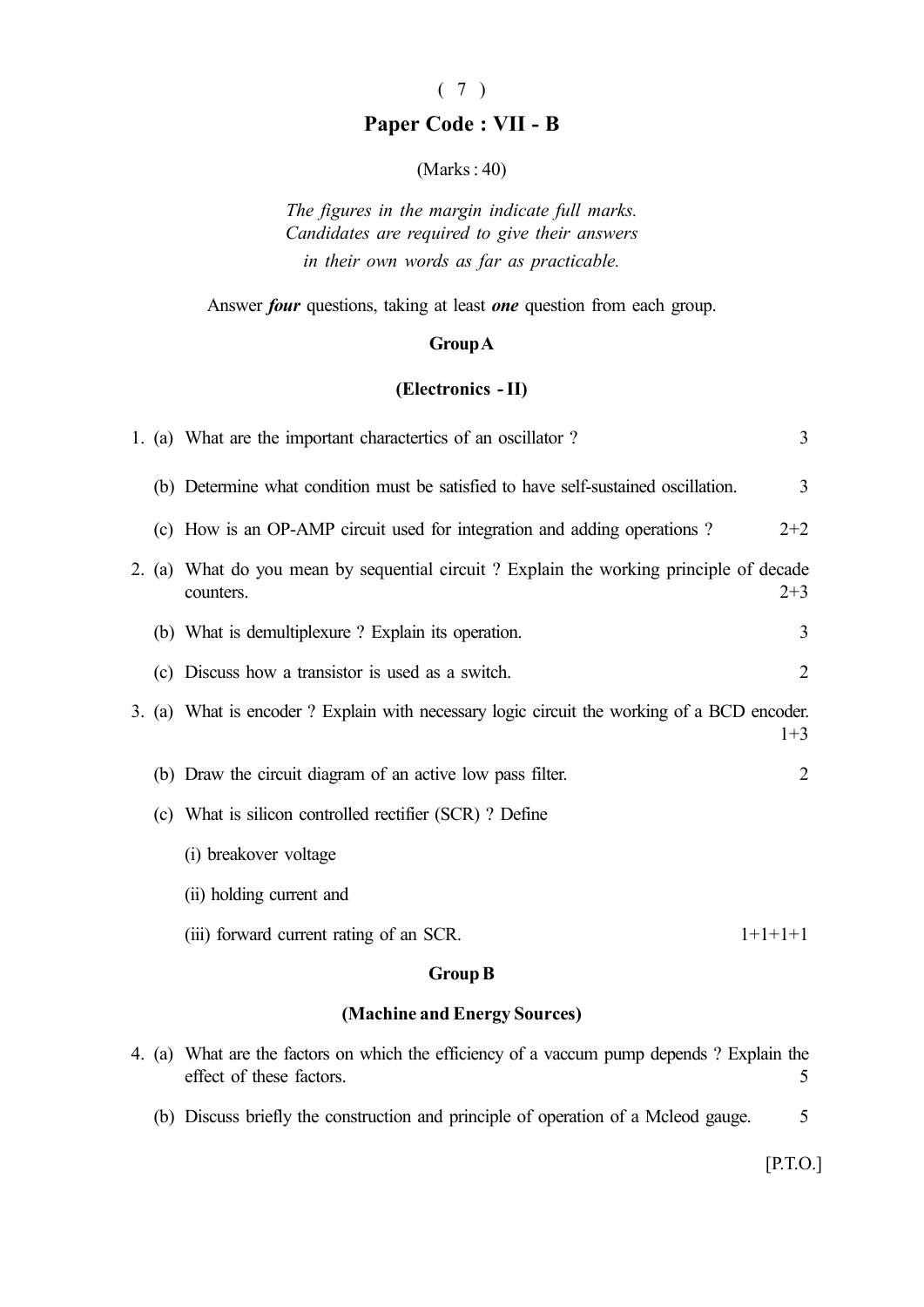( 8 )

|  | 5. (a) What is meant by thermal efficiency of a heat engine ? Obtain an expression for it.<br>$1 + 3$                                                                                                                               |
|--|-------------------------------------------------------------------------------------------------------------------------------------------------------------------------------------------------------------------------------------|
|  | (b) What are the differences between an Otto cycle and a Diesel cycle?<br>4                                                                                                                                                         |
|  | (c) What is brake horse power?<br>2                                                                                                                                                                                                 |
|  | <b>Group C</b>                                                                                                                                                                                                                      |
|  | (Communications and Computers)                                                                                                                                                                                                      |
|  | 6. (a) What is modulation ? What are the different types of modulation ? What are the<br>necessity of modulation in communications?<br>$1+1+2$                                                                                      |
|  | (b) Obtain an expression for the frequency spectrum of FM wave and discuss graphically.<br>$4 + 2$                                                                                                                                  |
|  | 7. (a) What is optical fibre ? Discuss briefly how optical fiber is used as communicating<br>medium.<br>$1+4$                                                                                                                       |
|  | (b) State the importance of acceptance angle and numerical aperture of optical fibre.<br>2                                                                                                                                          |
|  | (c) The core of an optical fibre is mode of flint glass and its cladding by crown glass. The<br>refractive index of flint glass is 1.55 and that of crown glass is 1.51. Find the numerical<br>aperture and acceptance angles.<br>3 |
|  | 8. (a) What is the difference between "whiledo" and "dowhile" commands ?<br>2                                                                                                                                                       |
|  | (b) Write a C-Programme to arrange twenty (20) numbers in ascending order.<br>4                                                                                                                                                     |
|  | (c) Why RAM is called volatile memory? What is computer bus?<br>$2 + 2$                                                                                                                                                             |
|  |                                                                                                                                                                                                                                     |
|  | বঙ্গানুবাদ                                                                                                                                                                                                                          |
|  | াচরটি প্রশ্নের উত্তর দাও। প্রতি গ্রুপ হতে একটি করে নিয়ে                                                                                                                                                                            |
|  | বিভাগ ক                                                                                                                                                                                                                             |
|  | 1. (a) একটি অসিলেটরের গুরুত্বপূর্ণ বৈশিষ্ট্যগুলি কী কী?<br>3                                                                                                                                                                        |
|  | (b) স্বনির্ভর কম্পন থাকার জন্য কোন শর্ত সন্তুষ্ট হতে হবে তা নির্ধারণ কর।<br>3                                                                                                                                                       |

(c) কিভাবে একটি OP-AMP সার্কিট একটি সমাকলন এবং যোগ করার জন্য ব্যবহার করা হয় 2+2অপারেশন?

[P.T.O.]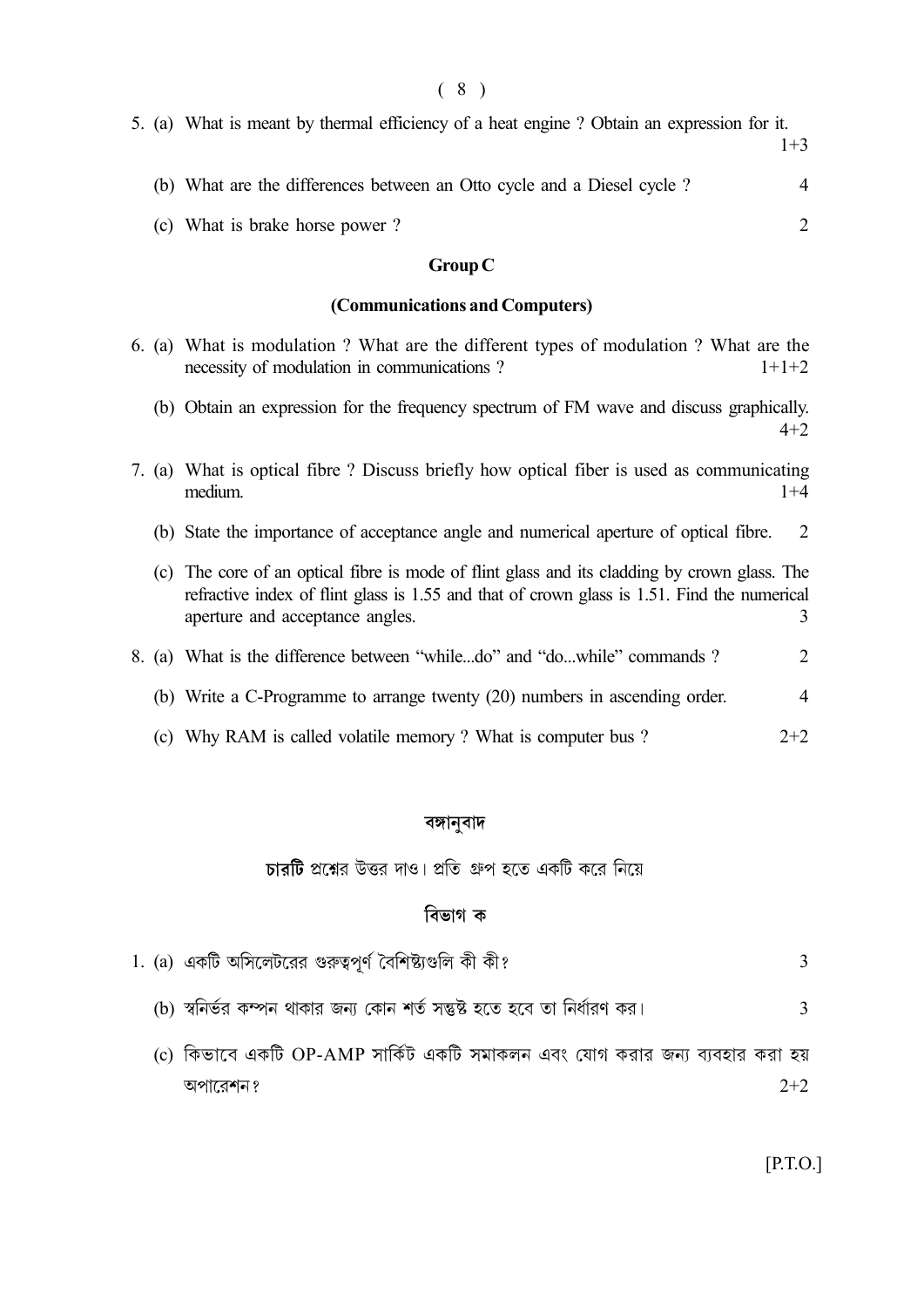|         |  | 2. (a) অনুক্রমিক বর্তনী বলতে কি বোঝ? ডিকোড কাউন্টারের কাজের নীতি ব্যাখ্যা কর।                        | $2 + 3$        |
|---------|--|------------------------------------------------------------------------------------------------------|----------------|
|         |  | (b) Demultiplexure কী? এর ক্রিয়া ব্যাখ্যা কর।                                                       | 3              |
|         |  | (c) কিভাবে একটি ট্রানজিস্টরকে একটি সুইচ হিসাবে ব্যবহার করা হয় তা আলোচনা কর।                         | $\overline{2}$ |
|         |  | 3. (a) এনকোডার কি? প্রয়োজনীয় লজিক সার্কিটের সাহায্যে BCD এর কাজ ব্যাখ্যা কর।                       | $1+3$          |
|         |  | (b) একটি একটিভ লো-পাস ফিল্টারের সার্কিট ডায়াগ্রাম অঙ্কন কর।                                         | 2              |
|         |  | (c) সিলিকন নিয়ন্ত্রিত রেকটিফায়ার (SCR) কী? সংজ্ঞায়িত কর —                                         |                |
|         |  | (i) ব্রেকওভার ভোল্টেজ                                                                                |                |
|         |  | (ii) হোল্ডিং কারেন্ট এবং                                                                             |                |
|         |  | (iii) একটি SCR এর ফরোয়ার্ড কারেন্ট রেটিং।                                                           | $1+1+1+1$      |
|         |  | বিভাগ খ                                                                                              |                |
|         |  | 4. (a) ভ্যাকুয়াম পাম্পের কার্যকারিতা নির্ভর করে এমন উপাদানগুলি কী? এই কারণগুলির প্রভাব ব্যাখ্যা কর। |                |
|         |  |                                                                                                      | 5              |
|         |  | (b) একটি ম্যাক্লিওডের গেজের নির্মাণ ও পরিচালনার নীতি সংক্ষেপে আলোচনা কর।                             | 5              |
|         |  | 5. (a) তাপ ইঞ্জিনের তাপীয় দক্ষতা বলতে কী বোঝায়? এর জন্য অভিব্যক্তিটি বার কর।                       | $1+3$          |
|         |  | (b) একটি অটো চক্র এবং একটি ডিজেল চক্রের মধ্যে পার্থক্য কী ?                                          | $\overline{4}$ |
|         |  | (c) ব্ৰেক হৰ্স পাওয়ার কী?                                                                           | 2              |
| বিভাগ গ |  |                                                                                                      |                |
|         |  | 6. (a) মডুলেশন কী? বিভিন্ন ধরনের মডুলেশন গুলি কী? যোগাযোগ মডুলেশনের প্রয়োজনীয়তা কী?                |                |
|         |  |                                                                                                      | $1+1+2$        |
|         |  | (b) FM তরঙ্গের ফ্রিকোয়েন্সি বর্ণালীর জন্য একটি অভিব্যক্তি পান এবং আলোচনা করুন গ্রাফিকভাবে।          |                |
|         |  |                                                                                                      | $4 + 2$        |
|         |  | 7. (a) অপটিক্যাল ফাইবার কী? যোগাযোগের মাধ্যমে অপটিক্যাল ফাইবার কিভাবে ব্যবহৃত হয় তা                 |                |
|         |  | সংক্ষেপে আলোচনা কর।                                                                                  | $1+4$          |